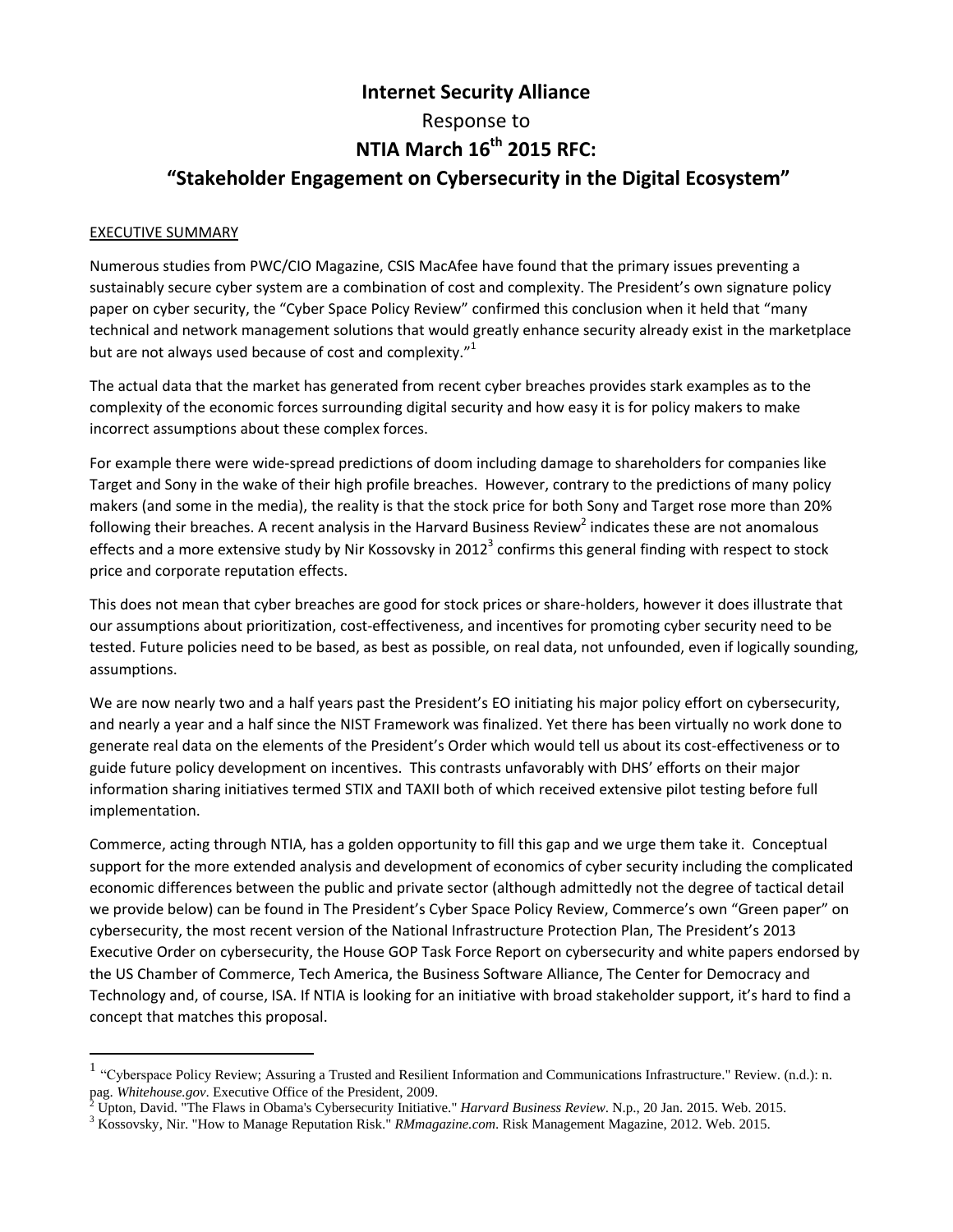# 1. What security challenges could be best addressed by bringing together the relevant participants in an open, **neutral forum to explore coordinated, voluntary action through principles, practices, and guidelines?**

President Obama's, 2013 Executive Order (13636) on cyber security set a visionary and pragmatic course for national cyber security policy by eschewing the traditional regulatory model for one that focused on industrygovernment collaboration to promote the voluntary adoption of identified effective practices and standards. The President's Order was consistent with the published recommendations of multiple stakeholders including ISA, The US Chamber of Commerce, Tech America, the Business Software Alliance and the Center for Democracy and Technology <sup>456</sup> as well as the House GOP Task Force on Cyber Security<sup>7</sup> all of which had advocated a version of a modern "social contract" between industry and government in pursuit of sustainable system of cyber security.

The Social Contract model advocated by the broad stakeholders cited above, recognizes that it is not enough to identify effective standards and practices but that to achieve the implementation required to actually improve security on a voluntary basis the economic issues associated with improved security must be also addressed. The National Infrastructure Protection Plan (2013) highlights the complexity of the differing economic perspectives government and industry face in achieving their mutual goals.

The Department of Commerce Green paper articulates this challenge quite clearly:

"Even the most effective means for cybersecurity are useless if entities do not adopt them. It is necessary to develop measures rapidly to better protect the Internet, but to date many solutions have failed to provide sufficient incentives for firms to ingrain cybersecurity best practices into their operations. …The challenge in cybersecurity is not that best practices need to be developed, but instead lies in communicating those best practices, demonstrating the value of implementing them, and encouraging individuals and organizations to adopt them."<sup>8</sup>

The President's 2013 Order specifically instructs Commerce and DHS to go beyond the mere identification of appropriate standards and practices (accomplished by NIST in creating their cyber security framework) by requiring that the Framework be prioritized, cost-effective and supported by a set off incentives.

"The Secretary of Commerce shall direct the Director of the National Institute of Standards and Technology (the "Director") to lead the development of a framework to reduce cyber risks to critical infrastructure (the "Cybersecurity Framework"). The Cybersecurity Framework shall provide a *prioritized*, flexible, repeatable, performance-based, and *cost-effective approach,* including information security measures and controls, to help owners and operators of critical infrastructure identify, assess, and manage cyber risk."*<sup>9</sup>*

In a recent article, Fellow for Internet Governance and Cybersecurity at Columbia University Benjamin Dean highlighted that the actual numbers related to cyber breach events tell a different story than is expected. For example, due to the convoluted economics of cyber security, the net cost of the data breach incident actually equaled about .1% of sales for the year. Similar findings were true for other breaches including Home Depot and Sony – who only lost about \$15 million to their high-profile breach and who doesn't expect to suffer any long-term

 $\overline{a}$ 

<sup>4</sup> Internet Security Alliance. "*Improving our Nation's Cybersecurity through the Public‐Private Partnership*". Rep. Internet Security Alliance, 2011.

<sup>5</sup> Internet Security Alliance. *"Cybersecurity Social Contract: Policy Recommendations for the Obama Administration and the 111th Congress*". Rep. Internet Security Alliance, 2008.

<sup>6</sup> Internet Security Alliance. *"Social Contract 2.0: A 21st Century program for Effective Cybersecurity"*. Rep. Internet Security Alliance, 2009.

<sup>&</sup>lt;sup>7</sup> Recommendations of the House Republican Cybersecurity Task Force". Rep. US House of Representatives, 2009.

<sup>8</sup> Commerc, The Department Of. *CYBERSECURITY, INNOVATION AND THE INTERNET ECONOMY* (n.d.): n. pag. *NIST.gov*. US Department of Commerce, 2011. Web.

 $^9$  EO 13636; Section 7(b)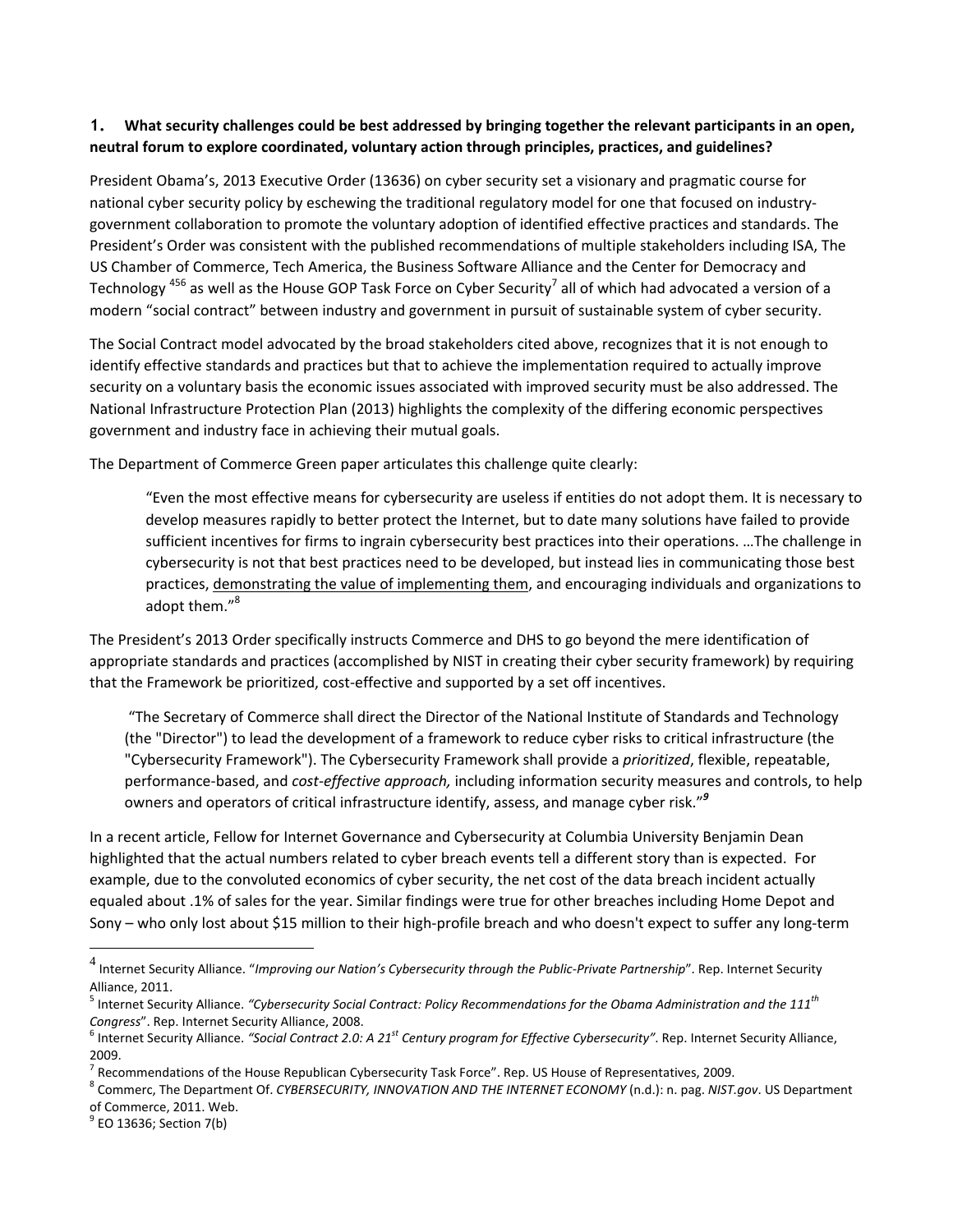consequences. As a result, these companies are able to invest less in information security because in the event of a breach, other parties (banks, customers, etc.) bear the lion's share of the costs of the breach.

"This is a huge problem because as we plough billions of dollars into intelligence agencies, supposedly to keep us all safe from 'cyber-attacks', it has the effect of further weakening the already low incentives for companies to invest in information security themselves…. This does not mean organizations should do nothing at all – but does highlight the need for verifiable and reliable data on which to begin making these complex policy decisions."<sup>10</sup>

We are currently operating without this necessary data.

 $\overline{a}$ 

While the Commerce Department, through NIST, did an admirable job in creating the Framework the crucial economic issues (prioritization, cost-effectiveness, incentives) required under the President's Order as well as being required for long term effectiveness have not been adequately addressed.

Fulfilling this essential element of the vision in the President's Executive Order is precisely the challenge that the multi stakeholder process NTIA is proposing ought to undertake.

We believe that by a following the process laid out below, which is a version of the process NIST utilized creating the Framework itself, substantial progress can be made in a comparatively short time and the effects of this process will far exceed those of any of the more micro topics outlined in the NTIA notice.

Moreover, it will fulfill the requirements set down by the President of the United States in his Executive Order on cyber security.

NTIA and the Department of Commerce should build upon the work of the NIST Framework to facilitate sector by sector pilot tests of the use of the Framework and identify what elements are cost effective for discrete segments of industry which may be best prioritized by smaller companies and identify a menu of market incentives to encourage private sector use of the framework. This process would be organized by NTIA and conducted through the existing partnership structure of the Sector Coordinating Councils (SCCs) and their government counterparts, the Government Coordinating Councils (GCCs). This proposal is described in more detail below.

# Why is this topic a good fit for a multistakeholder process, and would stakeholders reasonably be expected to **come to some consensus?**

Virtually any private sector entity that launches a new service goes through a research and development phase, such as the formation of the NIST Framework, and then pilot tests it with its target audience before full rollout. It is this critical pilot test step that has been skipped in implementing the President's Executive Order

Independent research has consistently shown that the primary problem with cyber security for critical infrastructure is economic – not technical. Sources as varied as PWC, McAfee/Intel, Ponemon, CIO Magazine, President Obama's Cyber Space Policy Review, the Center for Strategic and International Studies (CSIS) and the SANS Institute have all reported similar findings.

The reality is that, although the private sector is investing heavily in cyber security (private investment in cyber security has more than doubled over the past 5 years to more than \$100 billion -- DHS entire budget is about \$60 billion), a commercial level of security is inadequate to meet national security goals.

However, notwithstanding the fact that multiple studies point to economics as the principle problem to be solved in the cyber security space there has never been a targeted program focused on how to address this fundamental problem.

<sup>10</sup> Kassner, Michael. "Data Breaches May Cost Less than the Security to Prevent Them." *TechRepublic*. Tech Republic, <sup>9</sup> Apr. 2015. Web. 2015.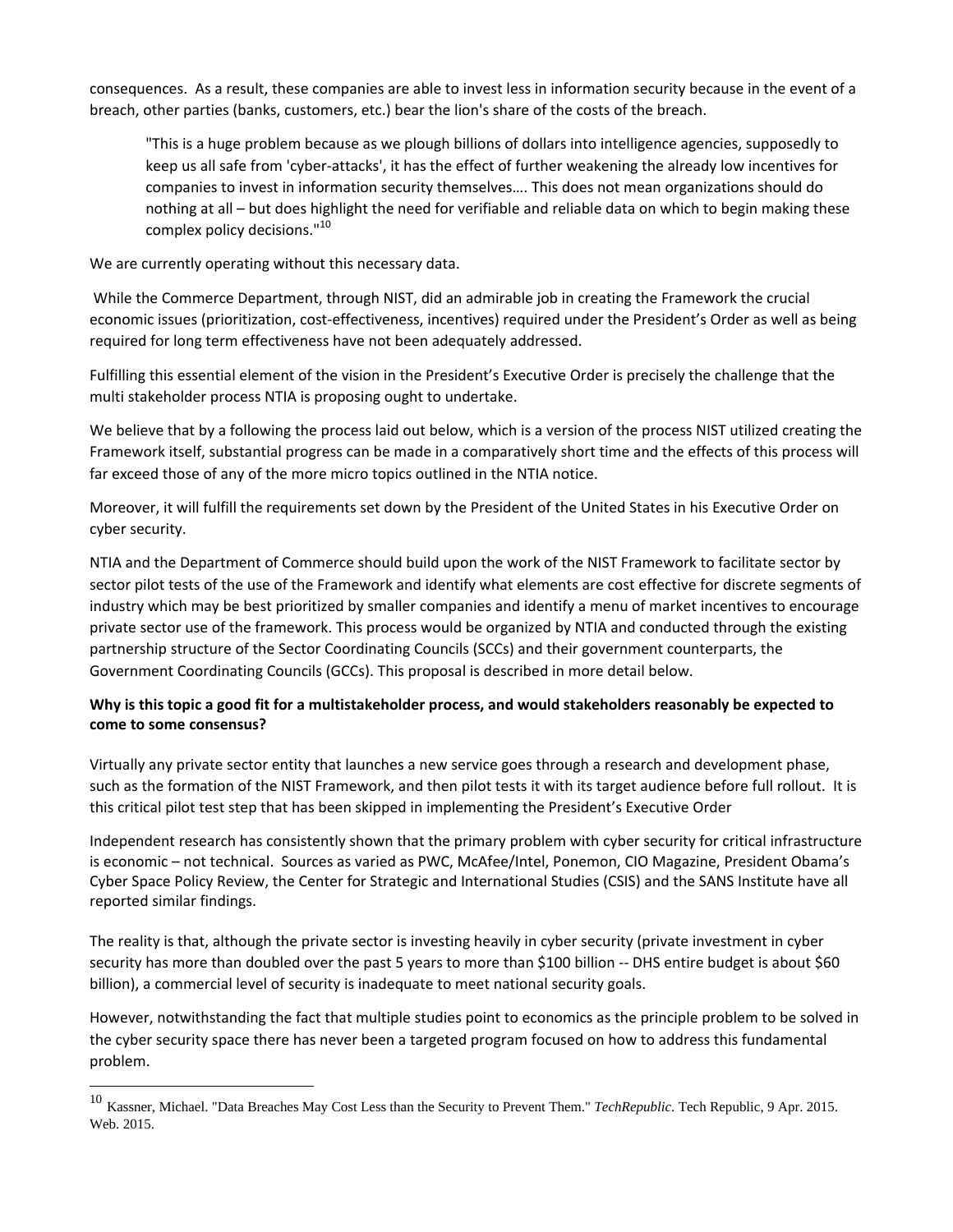The fact that a wide cross sector of industry has advocated for such a program and there has been bi-partisan support for such an effort as is evident, suggests that the likelihood of achieving consensus is high, especially if, as we advocate, the program leverages the existing partnership model, is properly segmented and scaled (e.g. by industry sector) and is focused on the specific requirements of the President's Order (prioritization, costeffectiveness and incentives)

There has been a consistent call to identify appropriate incentives for cyber security. A number of private sector and government sources have already been cited and the previous work of the Department of Commerce upon which the current initiative is based also came to this conclusion recommending that Commerce:

"Develop incentives for I3S to combat cybersecurity threats -- The Department of Commerce should work with industry to create, through public policy and public/private partnerships and other means, new incentives for firms to follow nationally-recognized standards and practices as consensus around them emerges." *<sup>11</sup>*…(and) "The Department of Commerce and industry should continue to explore and identify incentives to encourage I3S to adopt voluntary cybersecurity best practices…. tax incentives, government procurement, and streamlined regulatory requirements would be most effective incentives to encourage adoption of best practices."

Unfortunately there has been little work on bringing industry and government together as was done with the NIST Framework process to define exactly what these incentives ought to be.

We advocate that the process be broken down by various sectors understanding that cost effectiveness, prioritization and may vary for various portions of industry. For example larger organizations with economies of scope and scale may easily accommodate the extensive risk management process outlined by the Framework whereas smaller entities may find the process cost prohibitive

Similarly with respect to incentives a streamlined permitting process may be more attractive to utilities whereas a procurement incentive maybe more attractive to the DIB etc. The process ought to also identify how an entity may qualify for them and how powerful they need to be. In addition, if data could be generated that indicate that various element of the NIST Framework were cost-effective in a commercial sense, it may well be that no incentive would be required to achieve broad adoption.

Finally, and especially for smaller enterprises, the existence of a massive scheme such as the NIST Framework may well be overwhelming. For these critical participants in the interdependent cyber security eco-system, prioritization is critical. For entities with less expansive economies of scope and scale they need to know where to spend their marginal dollar on security (training? New software? Shorter supply chain? etc. etc etc.)

All these objectives could be addressed through a "Pilot-Test" of the NIST Framework.

 $\overline{a}$ 

Pilot testing framework for its cost-effectiveness as well as prioritizing its elements for various industry segments (e.g. size or industry sector) and identifying Incentives for adoption would be a continuation of the multistakeholder process undergone to create the NIST Framework

A Great deal of work has already been done in this area, including by the Internet Security Alliance, and the Partnership for Critical Infrastructure Protection which made extensive presentations on this issue at a conference sponsored by DHS on the topic in 2013.There is general consensus amongst industry, at least at a high level, of what these incentives should be. If the Department of Commerce were to undertake this process of testing the NIST Framework and identifying incentives for its adoption, stakeholders would almost certainly be able to come to consensus around these items.

<sup>11</sup> Commerc, The Department Of. *CYBERSECURITY, INNOVATION AND THE INTERNET ECONOMY* (n.d.): n. pag. *NIST.gov*. US Department of Commerce, 2011. Web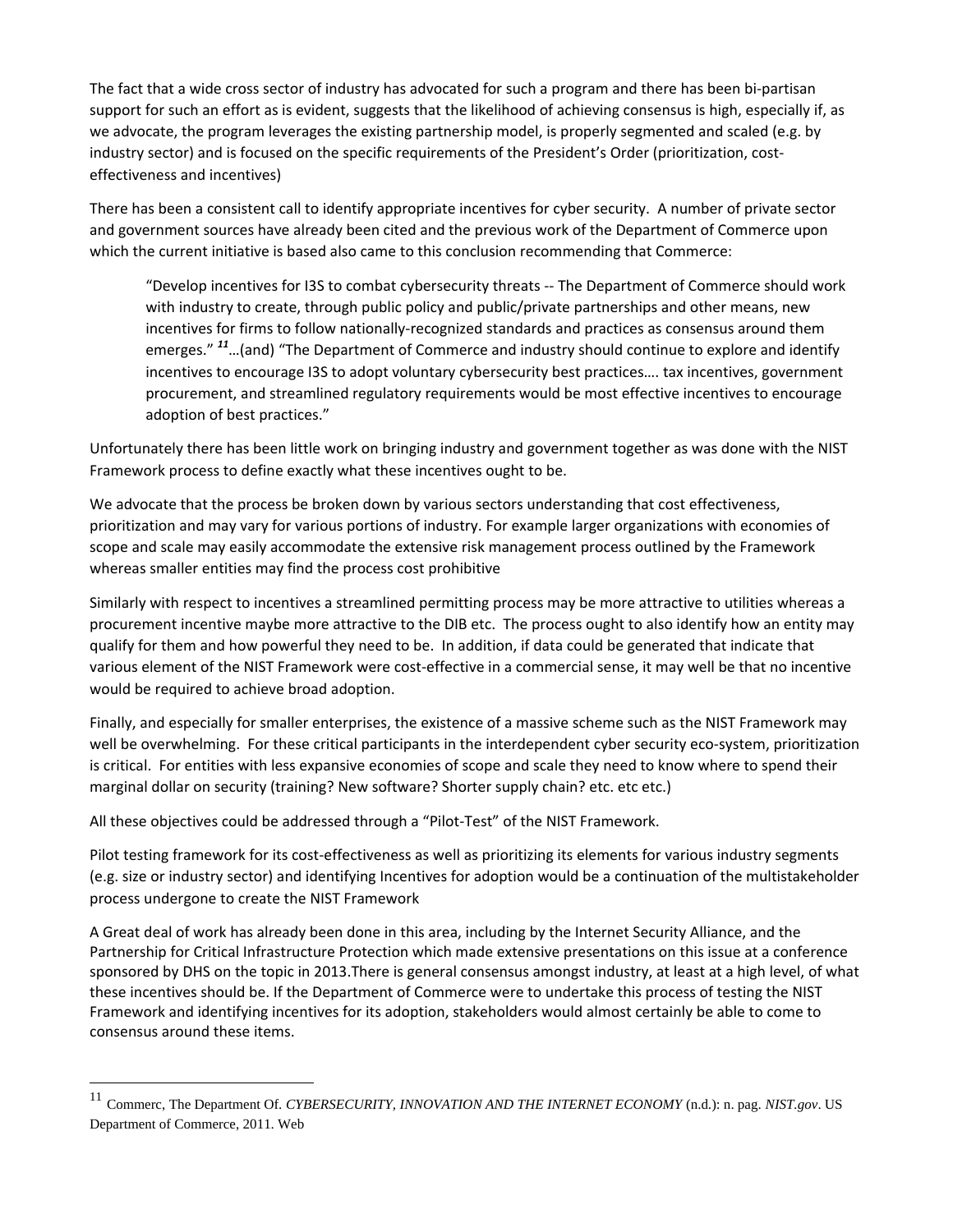### **I. Why would such a process would benefit the digital ecosystem as a whole;**

Pilot-testing the NIST Framework for cost effectiveness, prioritizing it and creating a menu of market incentives tied to its use, in the process we suggest, would greatly benefit the digital ecosystem as a whole.

It has long been understood that in cyber security one size doesn't fit all. The Internet itself is a network of networks, many of which have idiosyncratic elements and unique characteristics. So too with the system's users who even at a broad class level, such as the "private sector" have wide diversities.

ISA is suggesting a coordinated program managed by government (DoC) in the same sense that NIST managed the Framework development program. The goal of the program would-be to coordinate and facilitate the implementation of the President's Order by leveraging the existing partnership model (specifically GCCs and SCCs) to develop data which will address the core economics of cyber security along the three identified lines in the President's Order (cost-effectiveness, prioritization and incentives)

Undergoing such a test would allow each sector to determine what portions of the framework are most effective at increasing overall Cybersecurity and which elements of the framework might be effective, but perhaps not cost effective. Understanding the cost implications of the best practices embedded in the framework gives stakeholders throughout the entire digital ecosystem --- especially smaller enterprises ---an economically based starting point for use of the framework, and for improving their security posture as a result. This will also enhance the voluntary nature of the system since private sector companies throughout the eco-system need little added incentive to adopt measures that have been verified as cost effective

The prioritization of the practices articulated in the framework would be particularly useful for small to medium businesses who tend to have extremely limited budget for cybersecurity and who are trying to determine where to spend their next marginal dollar. These small businesses are much more likely to prioritize marketing and sales over cybersecurity so prioritizing the Framework and being able to determine the "top 5" practices demonstrated to be most effective for improving security within any given sector would instantly make the Framework much more usable for smaller companies.

Increasing adoption for these smaller companies who might not prioritize cybersecurity over other business processes is particularly important considering these types of organizations are increasingly becoming the point of entry for APT attacks.

Target, for example, had fairly sophisticated security solutions deployed on their systems at the time of the attack. However, data was stolen from their system by means of compromised credentials of their HVAC vendor.

This focus on making small and medium sized businesses a priority for engagement was highlighted in the Department of Commerce green paper, as well wherein it states:

"…small and medium-sized businesses are most in need of learning more about cybersecurity best practices. These businesses generally have few resources to stay abreast with cybersecurity developments; yet they possess sensitive data that they must protect."

Prioritizing the Framework and creating a menu of market incentives for its adoption would benefit these smaller organizations who might not think they have any valuable data to steal, but are likely interconnected with larger companies who do have more sought-after data.

### **II. How long a facilitated, participant led process on this topic should take to come to consensus;**

The specific nature of these pilot tests ought to be determined jointly by using the established partnership system that is described under the existing National Infrastructure Protection Plan (NIPP). Specifically, ISA proposes that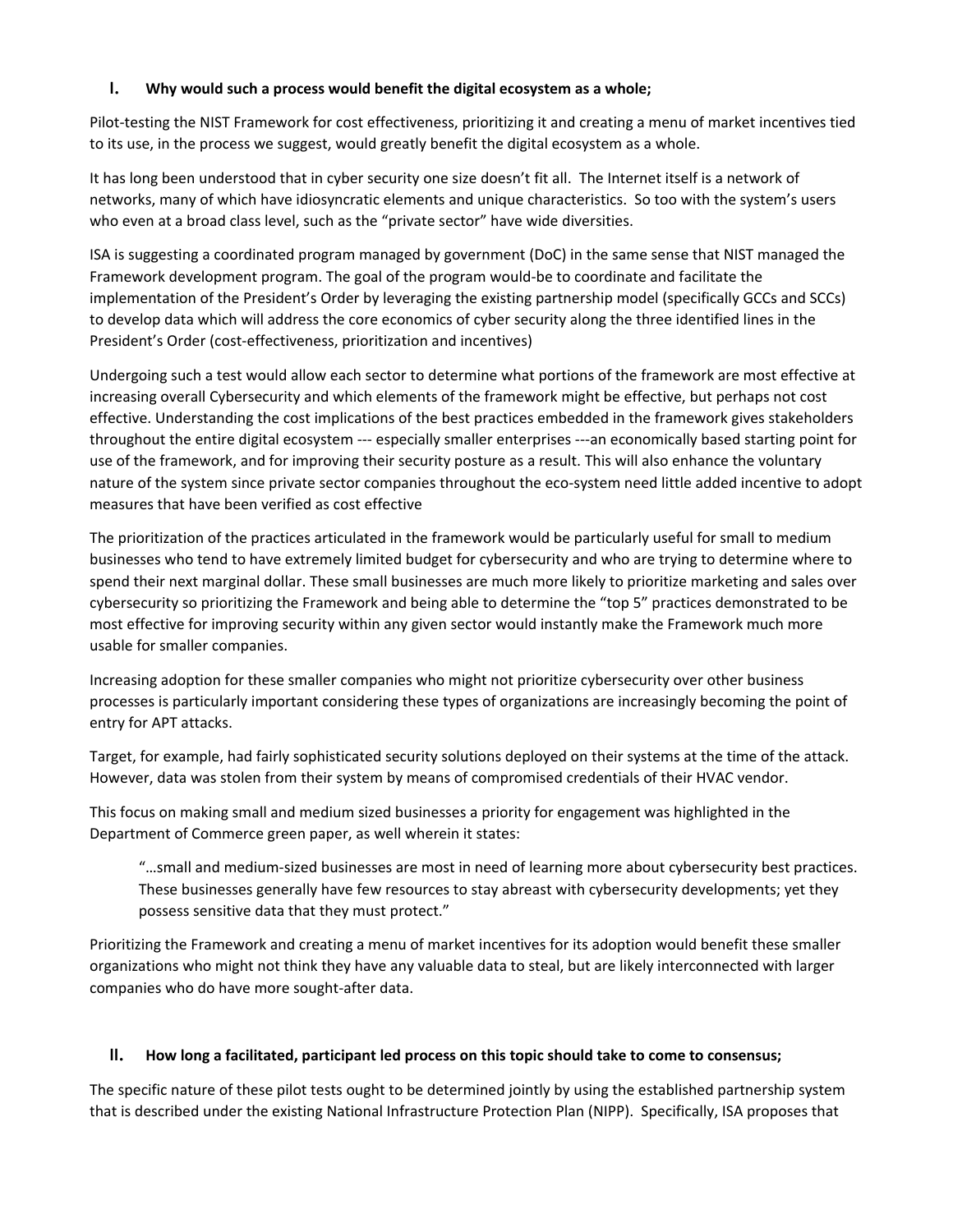each Sector Coordinating Council (SCC) in conjunction with its sibling Government Coordinating Council (GCC) design an appropriate testing plan for the Framework.

Utilizing the existing public private partnership structure described above, these tests should be able to be completed within six months to a year.

# **III. What form would an actionable outcome take?**

By using the existing partnership model described above to pilot test the NIST framework, stakeholders would produce detailed and specific actions for how to best use the NIST framework on a sector-by-sector basis. These detailed and specific actions would be prioritized – making them more actionable for organizations both large and small and for the entire digital ecosystem as a whole.

In addition to these actions and determining which elements of the framework are most cost effective, these pilot tests would identify the instances wherein security practices may be quite effective at increasing security but not cost effective. These tests would then be able to determine where market incentives for adoption of best practices are most needed; for which sectors; and for what type of companies.

Many of these market incentives listed below have been called for by the White House -- through various blog posts by White House Cybersecurity Director Michael Daniel -- and even by the Department of Commerce itself in its 2011 Green paper. These resulting market incentives for voluntary adoption of cybersecurity best practices and standards advocated by several government entities including the Department of Commerce, include:

### *Streamlining Regulation and Reducing Audits*

 $\overline{a}$ 

To the extent that is possible, the federal government should streamline these redundant regulations where they exist which would allow private sector entities to better allocate resources to improving the overall security of their organization, and by consequence, the nation. Specifically, the Government might map the NIST Cybersecurity Framework to existing compliance regimes and allow companies who participate in the pilot test process, described above, to use it as a tool to "audit once, report out to various regulators many times". ISA as well as several other prominent trade groups, including the Business Software Alliance (BSA), US Chamber of Commerce, TechAmerica, and Center for Democracy and Technology, have advocated for years the need for regulatory streamlining which would save time and resources for both the private and public sectors.<sup>12</sup>

Again, the Department of Commerce itself advocated for this approach in its 2013 report on incentives to the president, which was mandated in EO 13636:

"Once NIST has published the first version of the Framework and the Program is operational, the Administration, independent agencies, and Congress should use this information to inform discussions of specific regulatory streamlining proposals. $"$ <sup>13</sup>

In a recent statement, a large US bank indicated that requests from a multitude of regulators have increasingly become redundant. The bank continually receives the same requests from different regulators which has resulted in a 500% increase in the amount of resources spent synthesizing customized, but largely identical reports to accommodate these redundant requests.

A system of regulatory mandates applied to the broad and diverse private sector is not effective, and is actually counter-productive, in generating substantial improvements in private sector cyber security from both a national economic, as well as a national security perspective.

Recently, a large US defense contractor reported an annual decrease in the amount of penetration testing and security monitoring the organization conducts because the organization had to reallocate the staff, time, and resources previously spent on security to respond to regulatory requests and audits.

<sup>12</sup> Internet Security Alliance. "*Improving our Nation's Cybersecurity through the Public‐Private Partnership*". Rep. Internet Security Alliance, 2011.

<sup>&</sup>lt;sup>13</sup> Department of Commerce Recommendations to the President on Incentives; Summary. 2013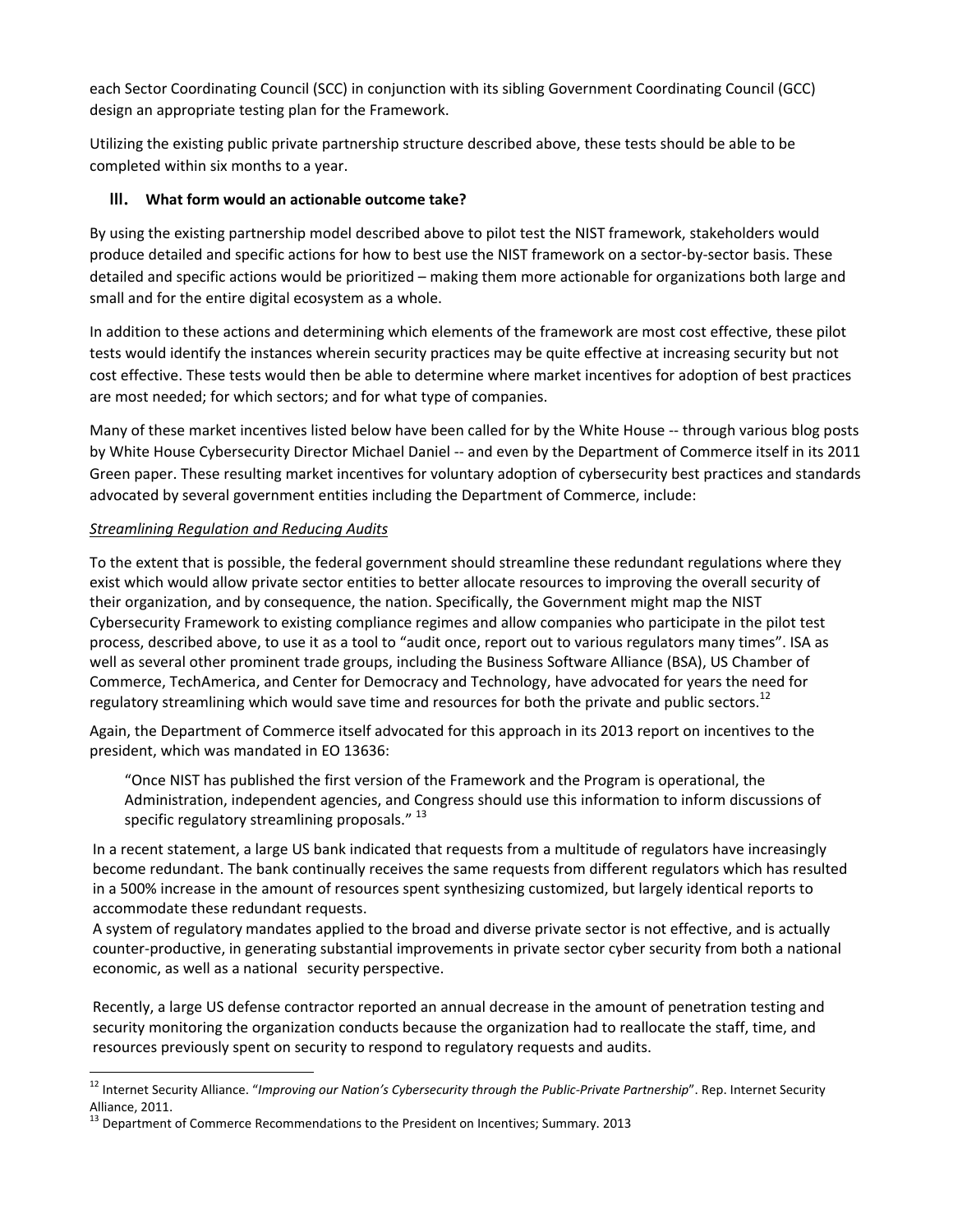The regulatory agency model of governance was created during the  $19<sup>th</sup>$  century to address the hot technology of that day—the railroads. And, while rail travel today is remarkably similar to what it was in the 1800s, the Internet, however, is characterized by nearly daily change. The process of developing effective regulations is inherently time consuming there is virtually unanimous agreement that any regulations specific enough to assure improved security quickly become outdated soon after their enactment.

# *Federal Grants & Tax incentives:*

The federal government could provide additional grant funding and tax incentives that encourage establishing additional cybersecurity investments. Critical infrastructure industries can use grant funds for research and development, to purchase equipment, and to train personnel necessary for the adoption of cybersecurity best practices such as the NIST Framework. Again, this approach for providing grants and tax incentives has been widely endorsed by industry for years as evidenced in ISA's trade association white paper on the public-private partnership<sup>14</sup>

While tax incentives are often difficult politically, this approach may be targeted to smaller and medium-sized businesses. SMEs are a weak link in the cyber security supply chain and, without incentives, they may never perceive compliance with effective cyber security practices to be economically beneficial. These grants and tax credits would allow these smaller private sector entities to adopt or develop the best practices included in the NIST Framework that might be very effective for increasing their cybersecurity within their business or sector, but might be less cost effective.

One of the benefits of this approach is that there is no significant impact on the federal budget due to the fact that this money is already designated for distribution.

# *Fast-Track Patent Pilot to Promote R&D*

R&D efforts at critical infrastructure companies are susceptible to the ongoing threat of trade secret theft from rouge cyber criminals and state-sponsored entities. The U.S. Patent and Trademark Office should explore building a Fast-Track Patent Pilot for private sector organizations who voluntarily adopt the best practices outlines in the NIST Framework. This, could provide a significant incentive for R&D-intensive critical infrastructure companies to adopt or otherwise use the Framework. This market incentive for adoption of voluntary best practices was specifically highlighted by the Department of Commerce in its incentives report to the President pursuant of Executive Order  $13636^{15}$ .

### *SAFETY Act Designations*

Government could update the SAFETY Act to better appreciate the cyber threat that has become more evident since its enactment. This Act can be expanded to standards and best practices, such as those found in the NIST Framework, as well as technologies that protect against commercial as well as terrorist threats.

By designating or certifying organizations under the SAFETY Act for developing or using cyber security technology, best practices, and standards, these organizations can similarly take advantage of marketing and insurance benefits, which can provide tangible business paybacks and encourage cyber security spending beyond what was justified by their initial business plans.

# *Leveraging Procurement Policy and Purchasing Power of Federal Government*

Government could increase the value of security in the contracts it awards to the private sector, thereby encouraging broader inclusion of the level of security provided to government. In turn, this would facilitate broad

 $\overline{a}$  $14$  Ibid

 $15$  Ibid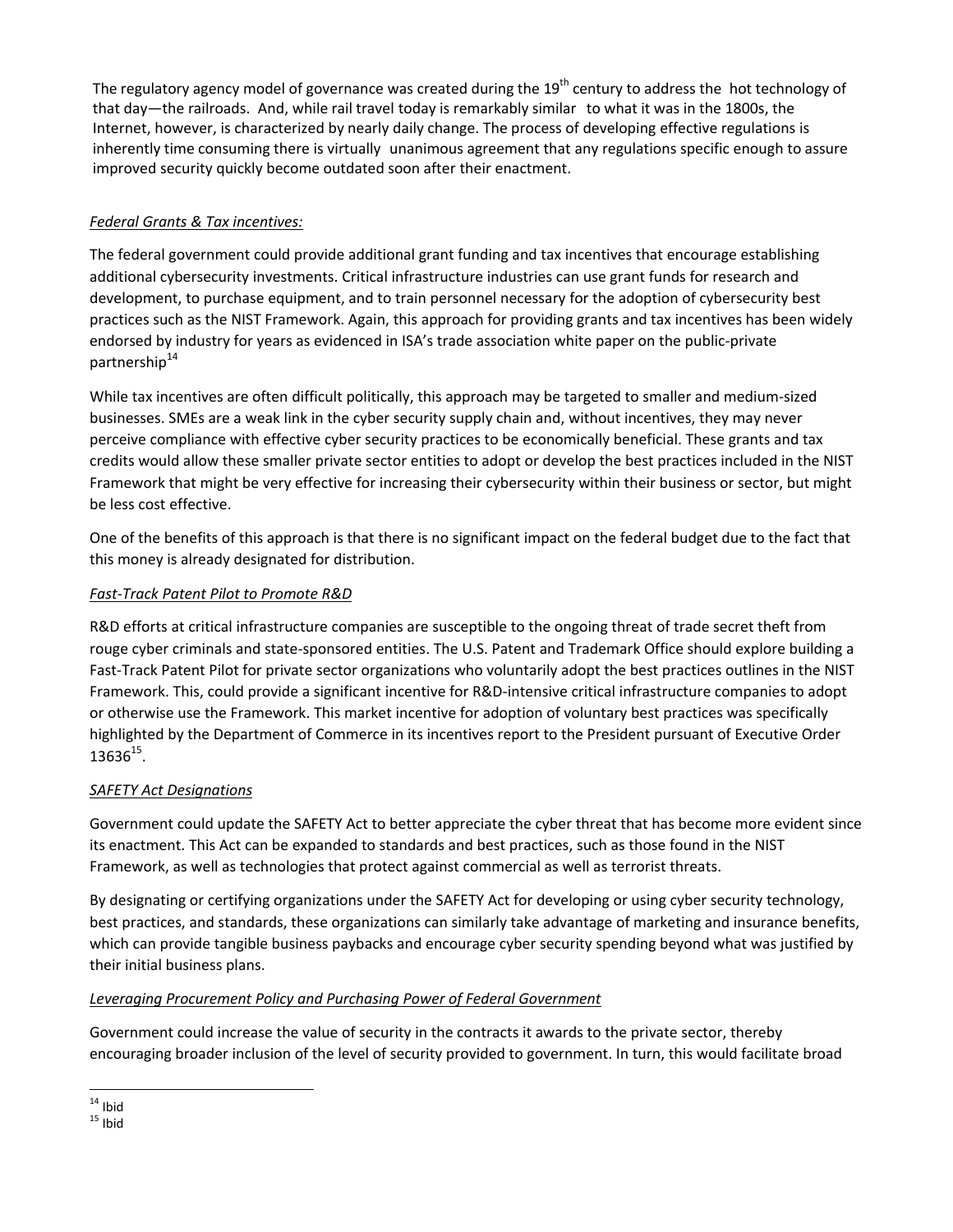improvement of the cyber security posture among critical infrastructure owners and operators. The result of "building in" effective cyber security in products and services that are developed and delivered to the government at inception will not only insure the public's best interest but if such requirements were extended to secondary suppliers and sub-contractors as well, this initiative could have a significant effect on down-stream entities.

Such modifications to procurement policy might include:

- *•* A federal acquisition incentive could include relief from certain other FAR regulations that might be overly burdensome and not germane for the supplied product or service if an entity adopts the Framework;
- *•* Include indemnification or partial indemnification for claims arising from supplied products.
- *•* Federal acquisition preferences, such as those utilized in the minority-owned business, woman-owned small business, and veteran-owned small business programs as described in The Veterans Benefit Act of 2003; Small Business: 15 USC 633 et seq; Women and Minorities: 15 USC 637; the Office of Federal Procurement Policy Act of 1974 (Pub. L. 93-400);

While this approach does have the potential for substantial benefits, government would need to enhance the value of its contracts because a number of the smaller organizations within the supply chain do not have the same massive incentive to adopt government specifications that some larger players do. While this approach has potential for real and immediate benefits, it is important that government realize that such compliance cannot be expected to come "for free." National security has a cost, and that cost is the government's responsibility.

# **IV. What pre-existing organizations and work already exist on the topic?**

The model for the public private partnership which would be the basis for conducting these tests -- Sector Coordinating Councils (SCCs) and their public counterparts the Government Coordinating Councils (GCCs) -- is outlined clearly in the NIPP. These SCCs and GCCs are well established and have demonstrated their ability to function as collaborative as joint coordinating bodies for their sectors. Indeed, several of the Sector Coordinating Councils, including the ITSCC, have undergone similar exercises to identify incentives for adopting cybersecurity best practices for their sector.<sup>16</sup>

The previous work done on promoting the use of market incentives to increase adoption of cybersecurity best practices is quite comprehensive. The House GOP Task Force Report on Cybersecurity, the Cyberspace Policy Review, the President's Executive Order 13636 on Cybersecurity, and the NIPP all agree that in order to increase adoption of cybersecurity best practices, there needs to be a tailored menu of market incentives available to companies to make cybersecurity more cost effective.

The House GOP Task Force Report states:

 $\overline{a}$ 

"We believe Congress should adopt a menu of voluntary incentives to encourage private companies to improve cybersecurity. Some incentives may have a cost and would have to be offset. Others do not. However, incentives should be largely voluntary, recognizing that most critical infrastructures are privately owned. Companies that do not own critical infrastructures could also utilize many of these incentives. We

<sup>&</sup>lt;sup>16</sup> Internet Security Alliance. Testimony of Larry Clinton before the House Energy and Commerce Subcommittee on Communication and Technology. "Cybersecurity: Threats to Communications Networks and Private-Sector". Internet Security Alliance, 2012. < [http://www.isalliance.org/congressional-testimony/>](http://www.isalliance.org/congressional-testimony/)

Internet Security Alliance. Testimony of Larry Clinton before the House Subcommittee on Communications, Technology and the Internet. Internet Security Alliance, 2009. < [http://www.isalliance.org/congressional-testimony/>](http://www.isalliance.org/congressional-testimony/)

Information Tchnology Sector Coordinating Council. "IT SCC response to March 28, 2013 Notice of Inquiry of the Department of Commerce". IT SCC, 2013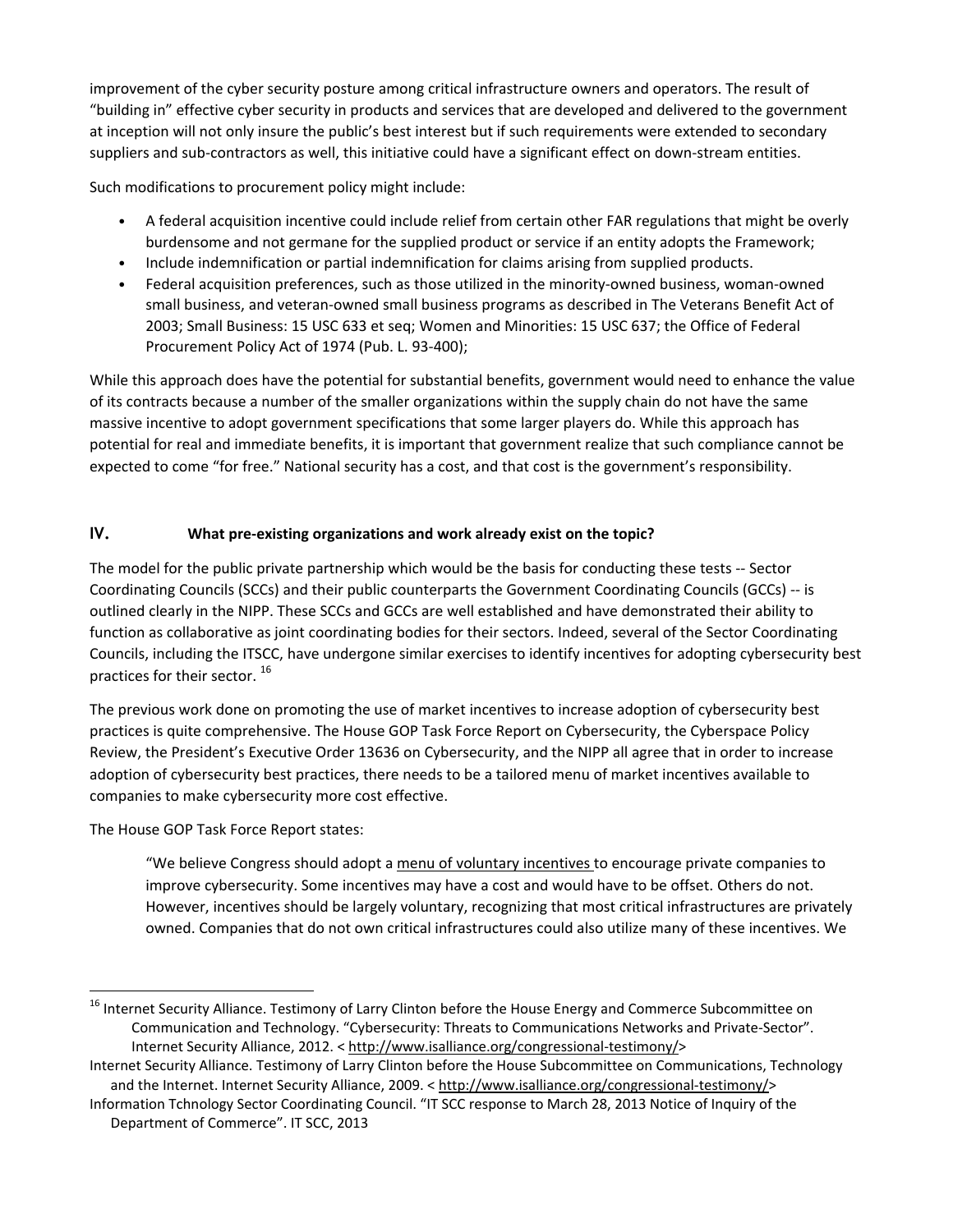also have to recognize that different companies and sectors will need different incentives – one size does not fit all. Committees should evaluate incentives that will be effective within their jurisdiction."<sup>17</sup>

Following the release of The President's Executive Order 13636 on Critical Infrastructure Cybersecurity, the Department of Commerce, Department of Treasury, and the Department of Homeland Security all submitted separate reports to the president on Incentives. As part of this process DHS in conjunction with the Partnership for Critical Infrastructure Security (PCIS) representing all 18 critical sectors held a conference on these themes, which generated a more extensive list of incentives. These rep[orts all had one central theme – government needs to make available to industry a broad set of tailored incentives to promote adoption of cybersecurity best practices. The type of pilot test we are proposing here would help identify and inform which incentives are needed in which sectors.

Additionally, the Department of Commerce in its report on incentives to the president specifically highlighted the need for such a broad menu of market incentives to be identified through the proposed NIST Framework pilot testing process:

"The incentives the government offers to participants in the Program must help align the Nation's interest in improving the cybersecurity posture of all critical infrastructure entities with the interests of individual companies. These incentives should specifically promote participation in the Program; involve judicious commitment of any additional federal government resources; and advance a full range of policy interests, including protecting privacy and civil liberties as well as promoting effective cybersecurity for critical infrastructure entities."

**2. Please comment on what factors should be considered in selecting the issues for multi stakeholder** processes. IPTF also plans to draw on the Green Paper and earlier responses to past Requests for Public **Comment; past respondents are invited to provide additional and updated viewpoints on IPTF efforts since those comments were provided. Implementing the Multistakeholder Process: Commenters also may wish to provide their views on how stakeholder discussions of the proposed issue(s) should be structured to ensure openness, transparency, and consensus building. Analogies to other Internet related multistakeholder processes, whether they are concerned with policy or technical issues, could be especially valuable.**

From February 2013 to 2014 NIST conducted a much-praised program that resulted in the development of the NIST Framework**. <sup>18</sup>** The Order itself identifies the factors that should be considered in the multi-stak-holder process we are proposing. The Order stated

"The Secretary of Commerce shall direct the Director of the National Institute of Standards and Technology (the "Director") to lead the development of a framework to reduce cyber risks to critical infrastructure (the "Cybersecurity Framework"). The Cybersecurity Framework shall provide a *prioritized*, flexible, repeatable, performance-based, and *cost-effective approach*, including information security measures and controls, to help owners and operators of critical infrastructure identify, assess, and manage cyber risk."*<sup>19</sup>*

Despite praise and pledges of support from both industry and government hard data on the use of the Framework remains spotty at best. Indeed the most systematic study of Framework usage, a Pricewaterhouse Coopers survey

 $\overline{a}$ 

 $17$  Executive order 13636; Section 7(d)

<sup>18</sup> Framework for Improving Critical Infrastructure Cybersecurity. Rep. National Institute of Standards and Technology. *NIST.gov.* February 2014.

 $19$  EO 13636; Section 7(b)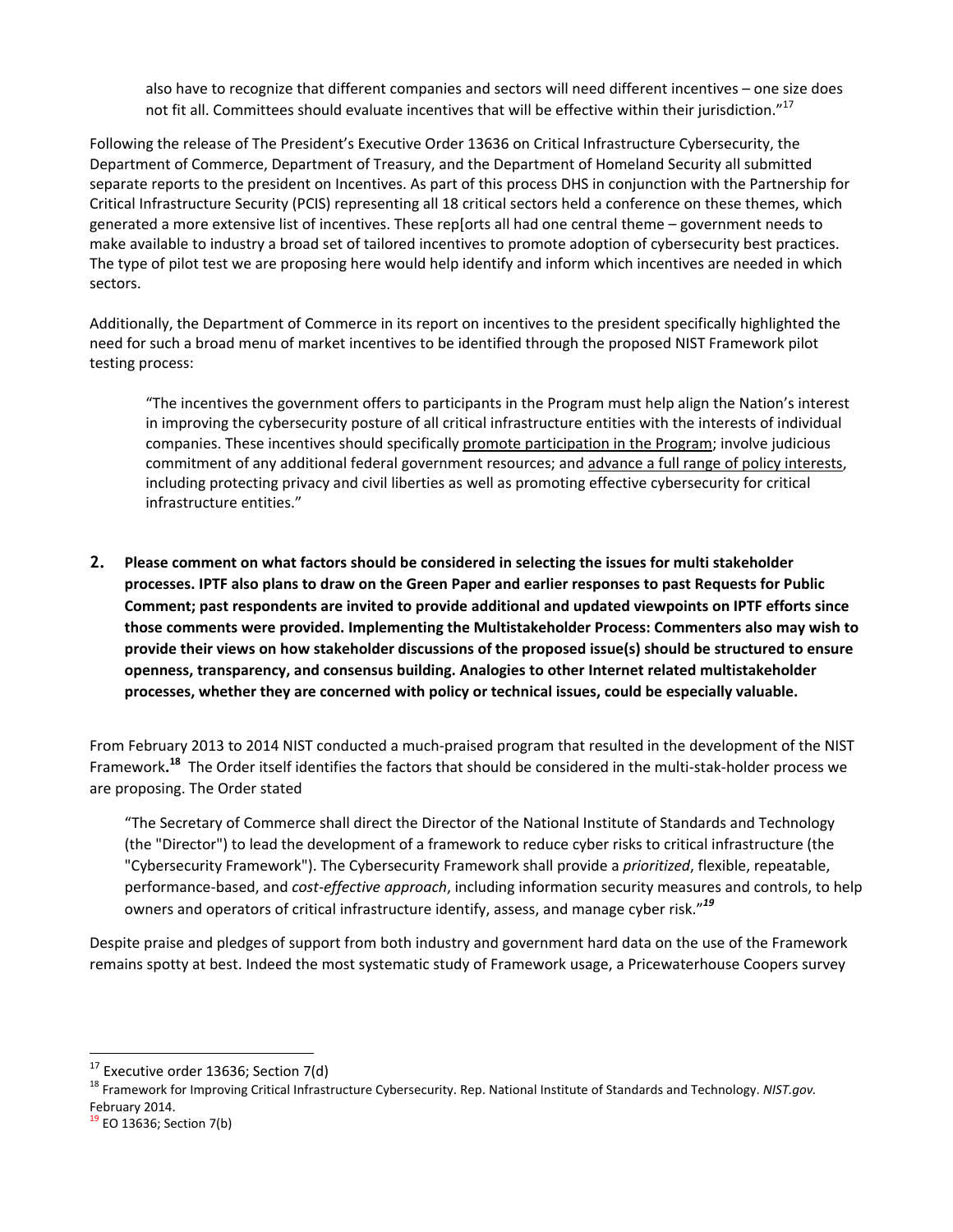found that less than 20% of major corporations had even discussed the use of the Framework and discussion of the Framework, let alone use, among smaller (i.e. under \$1 billion market cap) companies was between %5 and %10. <sup>20</sup>

A student of the literature of cyber security might not be surprised by the lack of uptake of the NIST Framework as the cited studies clearly indicate that the simple existence of technical and management solutions are, by themselves insufficient to generate use.

The missing links in implementing the President's Executive Order are the as yet uncompleted, in fact arguably unstarted, mandates that the Framework not just be created, but that it be demonstrably prioritized, incentivized and identified as to its cost-effectiveness.

It is unreasonably, and unsustainable to expect private entities to make uneconomic security investments on a continual basis is for such an eventuality that the EO calls for a set of incentives to be deployed to narrow the gap between commercial and public security. Again, lacking hard data it is difficult for policy makers to determine what elements of the Framework need to be incentivized or what degree of financial power needs to be embedded in the incentives

Again, lacking any hard data it is extremely difficult for particularly smaller players, to prioritize which elements of the vast NIST Framework they will be best off investing their limited funds in. Once again, this uncertainty will depress investment and hence security.

ISA proposes to fill the gaps between the NIST Framework and the vision of the President's Executive Order through a systematic "Pilot Testing" of the Framework.

Such a process, outlined in detail below, would allow the Department of Commerce to accurately answer questions relating to the topics discussed in this Request for Comment including:

- What elements of the framework require the most immediate attention to increase our nation's cybersecurity?
- Which best practices articulated in the Framework are most cost effective?
- Which best practices articulated in the Framework are *NOT* cost effective?
- Which elements of the framework are most effective for increasing security but are not the most economically practical for business?
- 3. Please comment on the best structure and mechanics for the process (es). If different security issues will **require different process structures, please offer guidance on how to best design an appropriate process for the issue selected.**

### **NIST Framework Pilot Test Proposal**

 $\overline{a}$ 

The specific nature of these tests ought to be determined jointly by using the established partnership system that is described under the existing National Infrastructure Protection Plan (NIPP). Specifically, ISA proposes that each Sector Coordinating Council (SCC) in conjunction with its sibling Government Coordinating Council (GCC) design an appropriate testing plan for the Framework. These designs should determine at a minimum:

- What would "count" as "adoption" of the framework suitable, which, in turn, would be suitable for eligibility of access to the menu of incentives described by the President's Executive Order (EO);
- What aspects of the framework are cost-effective for deployment as suggested in the President's Executive Order; and
- Other goals as determined jointly by the SCCs in conjunction with the GCCs for each sector.

<sup>&</sup>lt;sup>20</sup> Ponemon Institute. "Cyber Security Incident Response: Are We as Prepared as We Think?" Lancope. January 2014. Accessed April 21, 2014. http://www.lancope.com/files/documents/Industry-Reports/Lancope-Ponemon-Report-Cyber-Security-Incident-Response.pdf/.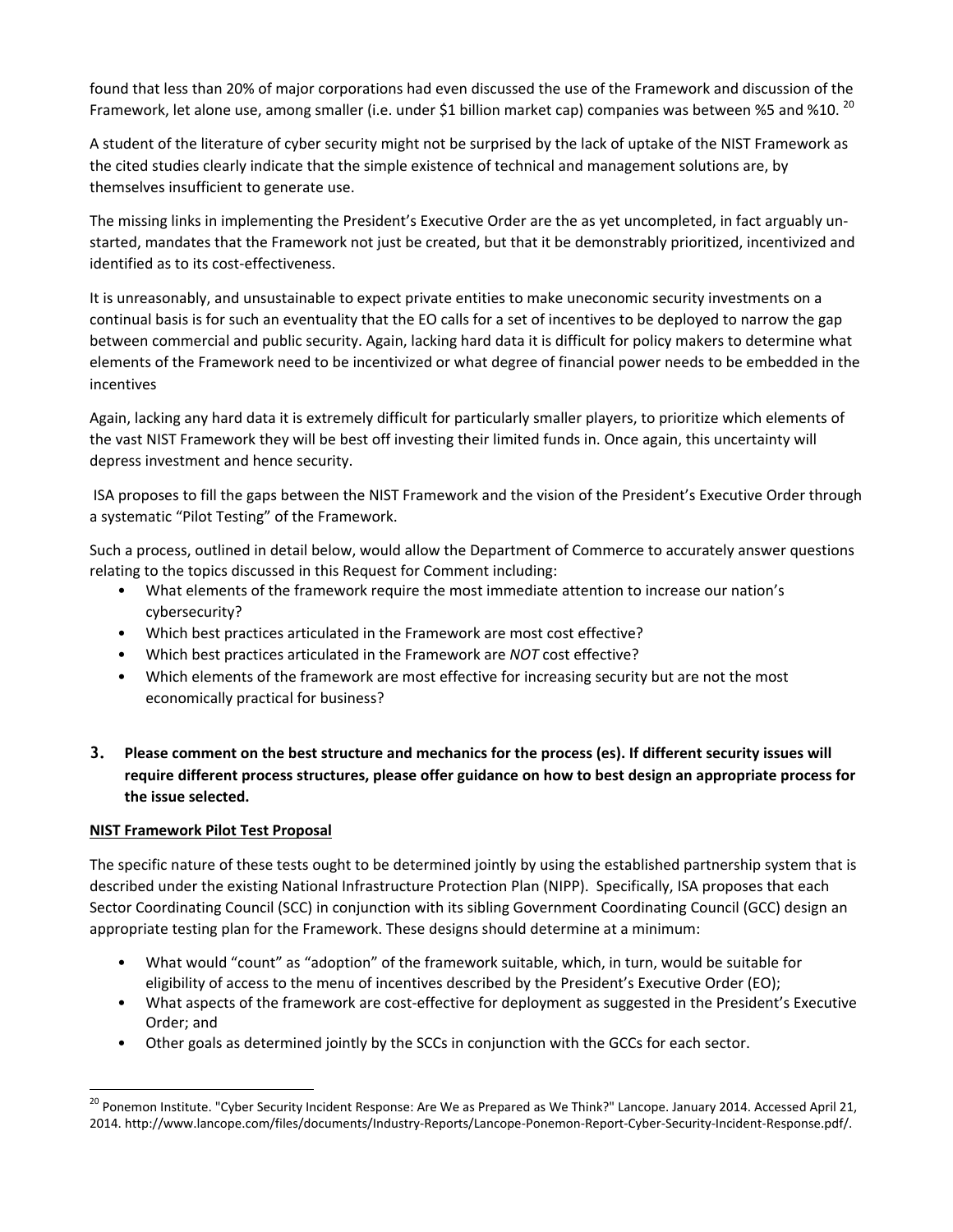While the specific design of the testing would be tailored to the unique characteristics of each critical infrastructure sector, there are some general themes that should or could be universally embraced. In ISA's initial test plan concept, we would anticipate government and industry collaboratively use the existing partnership structure to:

- Seek out private sector organizations that are generally representative of the target audience for which the Framework is intended for use as envisioned in the President's Executive Order;
- Solicit the voluntary participation of those organizations in the testing procedure,
- Identify the government agency that will provide the "install," educate the critical infrastructure end-user on the Framework intent and purpose, provide the knowledge and training on how to implement the Framework, and provide assistance to the end-user in:
	- o Identifying the "golden nuggets" to be protected;
	- o Selecting the right maturity level (tiering) for its organization;
	- o Developing a sustainment plan;
- Engage the GCC or sector specific agency to assist any entity that volunteered in deploying the Framework and jointly set appropriate goals and metrics – possible metrics could include:
	- o Measurements of "effort required";
	- o Measurements of time to implement/maintain;
	- o Measurements of cost to implement (people/equipment) and maintain;
	- o Did it meet the agreed to outcomes;
	- o Satisfaction of both end-user critical infrastructure owners/operators and government partners with respect to the effectiveness of the Framework;
- Deploy the aforementioned market incentives available for use for the participating entity;
- Conduct an assessment, sufficient to be representative of what would reasonably be required to determine success of the effort (as jointly determined by the government and industry participants); the assessment will, at a minimum, measure costs, benefits, effect of deployed incentives and any unanticipated or anticipated, deployment problems and make recommendations back to the partnership as to appropriate next steps such as streamlined process or needed additional incentives.

Under this proposal, it is assumed that participating critical infrastructure entities will be donating internal resources to this effort (which will be accounted for in the costs column) and government will be contributing resources to assist with deployment, so as to ensure the vision of the Framework is properly captured.

In this case, the market incentives described above, which may have significant attractiveness to critical infrastructure, but do not have significant budget impact for the federal government, become vitally important to broad-based participation.

Data from the tests would be anonymized so that no specific data related to any private sector entity would be made available. There should be no requirement that any participating entity publically acknowledge either its participation or the results of any testing.

This proposal would be an organized, scientific process that utilizes the existing official partnership structure to systematically and independently determine key elements of the Framework which are not achievable or otherwise cost-effective under the current government plans.

4. How can the IPTF promote participation from a broad range of stakeholders, i.e., from industry, civil society, **academia, and international partners? In particular, how can we promote engagement from small and medium-sized enterprises (SME) that play key roles in the digital ecosystem? How critical is location for meetings, and what factors should be considered in determining where to host meetings?**

Utilizing the existing partnership structure articulated in the National Infrastructure Protection Plan to engage each sector in a test of the NIST framework would ensure broad participation from industry, civil society, academia, and international partners.